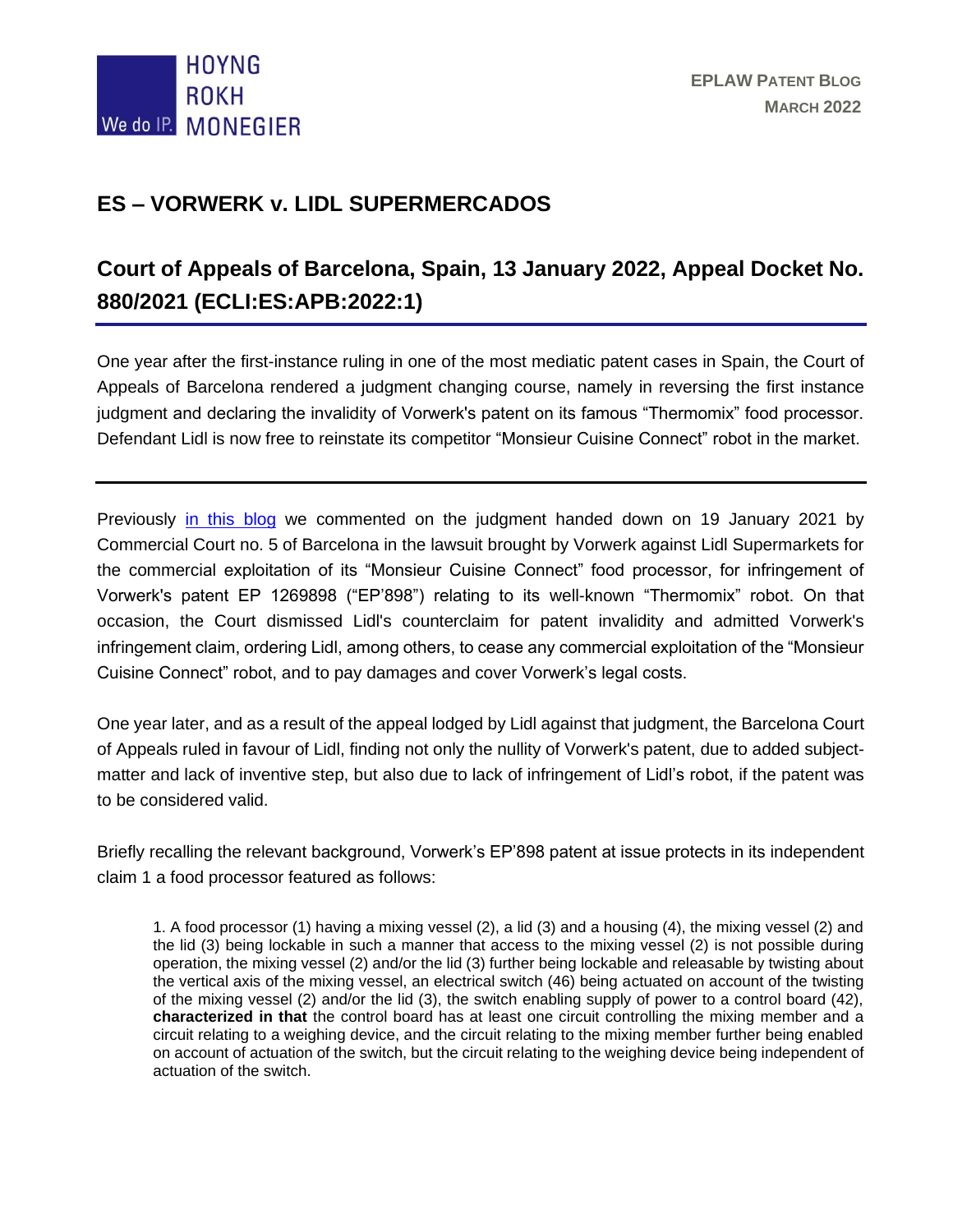Below is a brief summary of the Barcelona Court of Appeals' findings on each and every one of the grounds of the lower Court, finally leading to the reversal of the first instance judgment.

#### *Added subject-matter*

Starting first with the nullity argument of added-subject matter that Lidl had raised in its invalidity counterclaim, the dispute focused on the two features below of claim 1 of EP'898, which according to Lidl, would not be derived from the original patent application as filed.

[C1.4] characterized in that the control board has at least one circuit controlling the mixing member and a circuit relating to a weighing device,

[C1.5] and the circuit relating to the mixing member further being enabled on account of actuation of the switch,

Regarding **feature C1.4**, Lidl had opposed the fact that the description in the application as filed did not mention that the weighing device was controlled by a controlling circuit, nor that the latter was part of the control board. The first instance Court had found, however, that a skilled person would have derived from the original description, directly and unequivocally, that the existence of a control circuit linked to a control board was implicit to the functions of a weighing mechanism, as this was in fact expressly referred to in the description in relation to the stirring and heating functions. It had further added that, in the 21<sup>st</sup> century, if the inventor had wanted to include a weighing function not associated with a control circuit on the control board, he would have stated so.

The Barcelona Court of Appeals disagreed with this assessment. In the Court's view, a skilled person would have not directly and unequivocally inferred from the patent application that the fact that the control board had a circuit acting on the weighing function, separate from the circuit controlling the stirring and heating functions, was a feature of the invention. Vorwerk had only explicitly referred in the patent application to the stirring and heating functions when describing the control board, and during prosecution it amended the claim to make the weighting function explicit. The Court noted that this need to make the weighting function explicit in claim 1 was hardly compatible with the idea that it could be considered a feature that was clearly and unambiguously implicit in the original application.

Moreover, the Barcelona Court of Appeals observed that it was doubtful that a weighing device necessarily requiring a circuit on a control board was implicit in the application -i.e., one could not rule out that it worked by having the machine connected to a power supply-, and it found that it was certainly unlikely to consider as implicitly disclosed that a single control board should house all the circuits corresponding to the different functions of the machine, which should have been made explicit in the patent application.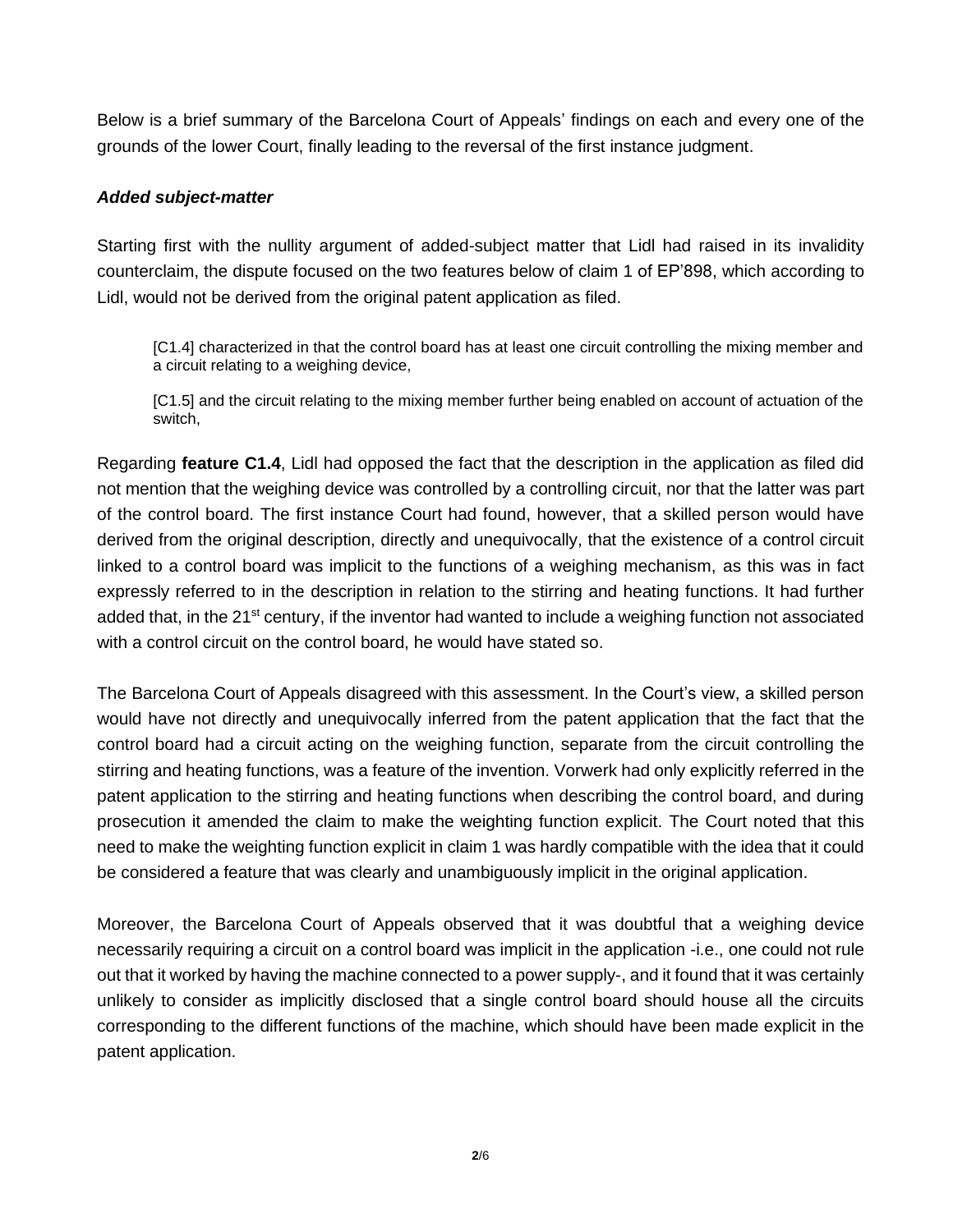For this reason alone, claim 1 of EP'898 was regarded as comprising added subject-matter, thus leading to the invalidity of the patent.

Without prejudice to the above, the Barcelona Court of Appeals, as the first instance Court did before, did not allow Lidl's argument with regard to the addition of subject-matter stemming from **feature C1.5**. Lidl had claimed that this feature represented an intermediate generalization of the original disclosure, because the claim just referred to the mixing function as being switch-activated whereas, according to the description in the patent application, Lidl alleged, the switch released the power supply to activate at least certain functions of the control board, which had been omitted in the claim. The first-instance Court had found that this omission in fact entailed a restriction of the scope of the claim against the disclosure in the patent application.

The Barcelona Court of Appeals ruled in this respect that Lidl's argument was not well-founded, because it relied on a passage of the description contained in the application that related to the control board, and not to the *"circuit relating to the mixing member"*, which is the essence of feature C1.5. The Barcelona Court of Appeals also observed that, just after the passage pointed out by Lidl, the original description went on to state that *"for example, the control board circuit on the stirring element is only powered when the switch is activated"*, precisely what was included in feature C1.5 of claim 1.

#### *Scope of protection*

Following the assessment of added subject-matter, for which the EP'898 should be deemed invalid, the Barcelona Court of Appeals made some considerations to delimit the patent's scope of protection due to its relevance for the examination of the remaining questions under appeal. In this respect, the Court of Appeals, focused on features C1.1 and C1.6 of claim 1:

[C1.1] A food processor (1) having a mixing vessel (2), a lid (3) and a housing (4), the mixing vessel (2) and the lid (3) being lockable in such a manner that access to the mixing vessel (2) is not possible during operation,

[C1.6]  $(...)$  but the circuit relating to the weighing device being independent of actuation of the switch.

First, in relation to **feature C1.1**, the lower Court had rejected this feature as requiring a sequential succession of steps, as Lidl had contended. Lidl had argued that in light of this claim feature, the intervention in the stirring vessel was determined by two successive steps: the stopping of the stirring mechanism, followed by the intervention inside the stirring vessel by removing or opening the previously-blocked lid. The Barcelona Court of Appeals upheld Lidl's claim construction, finding that it was supported by the patent description, which stated that the locking system provided *"allows intervention inside the stirring vessel only after the stirring mechanism has stopped"*, or that *"It is therefore ensured that the lid cannot be removed while the stirring mechanism is switched on".*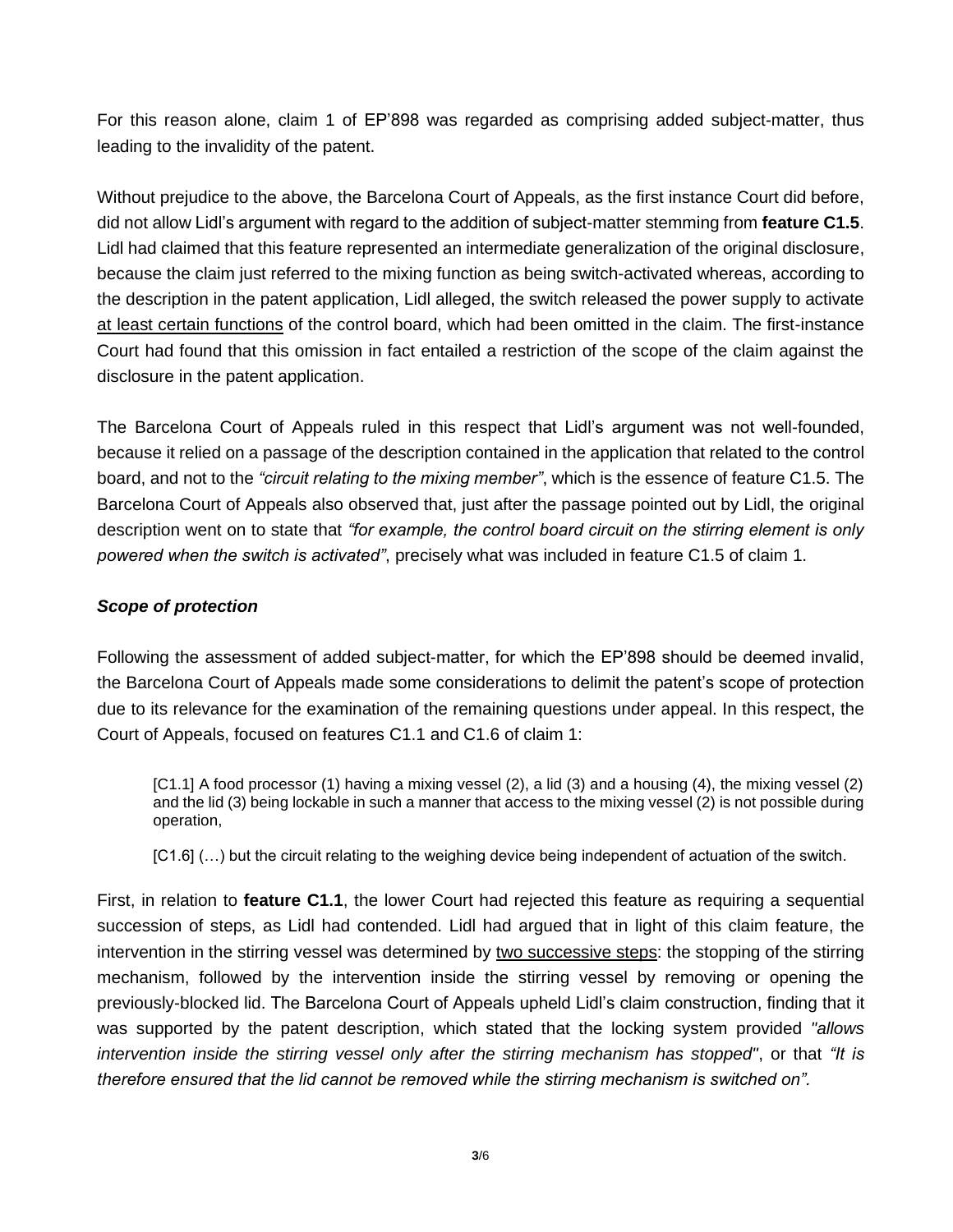Concerning **feature C1.6**, the appealed judgment found that it condensed the essence of Vorwerk's invention, in the sense that, unlike prior art kitchen appliances including stirring and weighing mechanisms, Vorwerk's cooking robot provided circuits that allowed the stirring and weighing devices to operate independently from each other, so that, when the switch is activated, the stirring vessel stops, but not the weighing function. Lidl challenged this interpretation, arguing that nowhere in the patent description is there any mention of said independence between the two mechanisms. However, the Barcelona Court of Appeals noted that an excessively literal interpretation should be avoided, and that feature C1.6 should be construed by contextualizing it with the rest of the features of claim 1, with the prior art stated in the patent and with the rest of the patent description. This integrative interpretation confirmed the lower Court's analysis, thereby rejecting Lidl´s argument.

#### *Inventive step*

The Barcelona Court of Appeals next considered the inventive step challenge. Lidl had proposed two different approaches to substantiate the lack of inventive step of Vorwerk's EP'898 patent:

- On the one hand, departing from Braun's patent US 5329069 (D1) as the closest prior art, combined with Philips' patent EP 0638273 (D3) and/or Matsushita's patent US 4373677 (D6).
- On the other hand, departing from Philips' patent EP 0638273 (D3) as the closest prior art, combined with Braun's patent US 5329069 (D1) or Ronic's patent FR 2651982 (D9).

The first instance Court had rejected the first challenge, departing from Braun's patent, in the understanding that, as this document did not disclose feature C1.1 of Vorwerk's invention, it represented state of the art very distant from the invention. The second challenge, departing from Philips' patent, on the other hand, was dismissed by the lower Court, thus considering Vorwerk's patent inventive.

Lidl appealed both findings, stressing that the obviousness of the EP'898 patent should have been assessed starting from Braun's patent, which the first instance Court did not do.

With regard to this first challenge, which started from **Braun's patent**, the Barcelona Court of Appeals refused the lower Court's approach to plainly dismiss the same on grounds that Braun did not represent the closest prior art to the invention. The Court recalled in this respect its previous case law, pursuant to which Courts shall be consistent with the parties' claims as filed, so, if there are several possible starting points, each of the hypotheses put forward shall be analysed (unless there are justified grounds for a straightforward rejection). The Court of Appeals further remarked that, according to the EPO Guidelines for Examination, there can be several equally valid starting points for assessing inventive step, whereas applying the problem-solution approach starting from all of them is only required if it has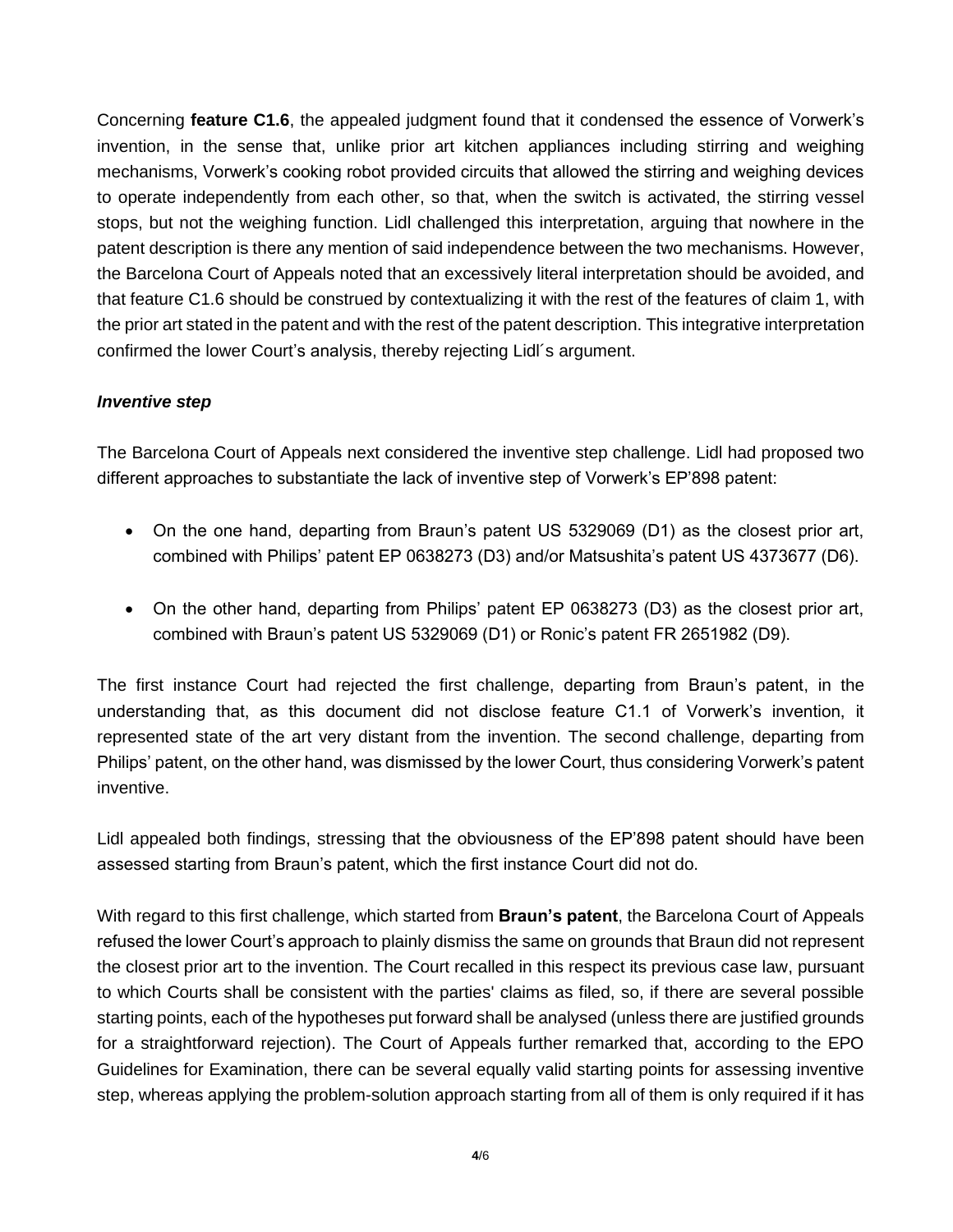been convincingly shown that all those documents are equally valid springboards. Therefore, in the Court's view, in order to reject a starting point proposed by the party challenging validity, it is necessary to rule out that it is an equally valid starting point, for which it is not sufficient to simply assert that there is a better starting point.

With these considerations in mind, the Court of Appeals found that Braun's patent, contrary to the opinion of the lower Court, could not be discarded as the closest prior art in assessing the obviousness of Vorwerk's patent, since it related to cooking machines that still had many similarities with the one described in the EP'898 patent.

When applying the problem-solution approach starting from Braun's patent, the Court of Appeals found that the only difference between the latter and the claimed invention would be limited to the aforementioned claim feature C1.1 (*"A food processor (1) having a mixing vessel (2), a lid (3) and a housing (4), the mixing vessel (2) and the lid (3) being lockable in such a manner that access to the mixing vessel (2) is not possible during operation"*), the technical effect being that the locking of the stirring vessel and of the lid prevents access to or intervention inside the stirring vessel when the processor is in operation. Considering the above, the objective technical problem would therefore be, in the Court of Appeals' opinion, how to prevent access or intervention inside the stirring vessel when it is in operation.

The Court of Appeals then noted that the skilled person would have referred to the technical background information of the EP'898 patent itself, mentioning that this feature was known in the prior art, namely in Philips' patent (D3) and in Matsushita's patent (D6), and that both patents actually describe a safety system consisting of locking the container's lid, thus preventing access to the inside during the device's operation. Therefore, the Court of Appeals determined that the solution to the objective technical problem provided for by patent EP'898 was obvious to the skilled person, and hence that Vorwerk's patent was also invalid for lack of inventive step.

The same conclusion was reached when considering the second of the inventive step challenges raised by Lidl, starting from **Philips' patent** (D3). In this case, the difference focused on the weighing mechanism, and therefore on features C1.4 and C1.6. The Court of Appeals thus understood that the objective technical problem would be the one described in the EP'898 patent itself, that is, how to achieve a cooking machine that combines a safe mechanism and a weighing system independent of the switch operation. And, the Court noted, the skilled person would then resort to Braun's patent (D1) to solve that problem given that, as previously found, it discloses all the features of the invention save for C1.1. The solution would be obvious to the skilled person in view of Ronic's patent (D9) as well.